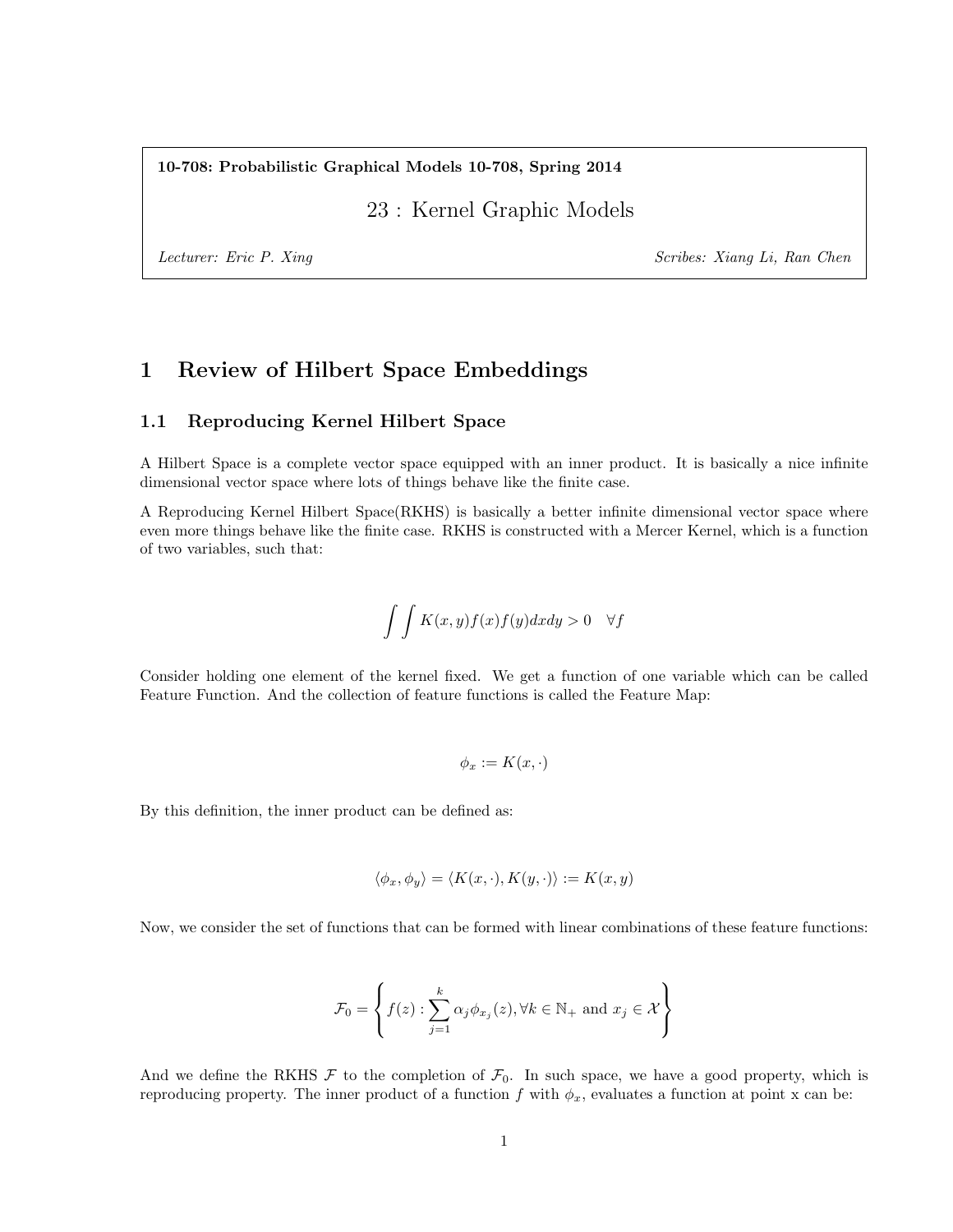$$
\langle f, \phi_x \rangle = \left\langle \sum_j \alpha_j \phi_{x_j}, \phi_x \right\rangle
$$

$$
= \sum_j \alpha_j \langle \phi_{x_j}, \phi_x \rangle
$$

$$
= \sum_j \alpha_j K(x_k, x)
$$

$$
= f(x)
$$

#### 1.2 Embedding Distribution with One Variable

With such good property, we now can think about how to embed the distribution with one variable, which is called Mean Map:

$$
\mu_X = \mathbb{E}_X[\phi_X]
$$

The empirical estimate of such count defined as blow. However, this is not actually computable from data, since the feature map is infinite. And the  $x_n$  here is data point.

$$
\hat{\mu}_X = \frac{1}{N} \sum_{n=1}^N \phi_{x_n}
$$

By this definition, we can prove that:

$$
\langle f, \mu_X \rangle = \langle f, \mathbb{E}_{X \sim D}[\phi_X] \rangle = \mathbb{E}_{X \sim D}[f(x)]
$$

#### 1.3 Embedding Joint Distribution

Now, we can think about how to embed joint distribution of two variables. In vector space, we have operator C, which is used to map a function in one Hilbert Space to another function in the same or another Hilbert Space. Now we can define the uncentered cross-covariance operator  $\mathcal{C}_{YX}$  implicitly such that:

$$
\langle g, \mathcal{C}_{YX} f \rangle = \mathbb{E}_{YX}[f(X)g(Y)] \quad \forall f \in \mathcal{F}, \forall g \in \mathcal{G}
$$

We should know that f is in one Hilbert Space, and g is in another. The  $\mathcal{C}_{YX}$  here is our embedding of the joint distribution of X and Y. Intuitively,  $\mathcal{C}_{YX}$  is a operator, just like  $P[X, Y]$  is a matrix.

Let  $\phi_X \in \mathcal{F}$  and  $\psi_Y \in \mathcal{G}$ , then the explicit form of cross-covariance operator is:

$$
\mathcal{C}_{YX} = \mathbb{E}_{YX}[\psi_Y \otimes \phi_X]
$$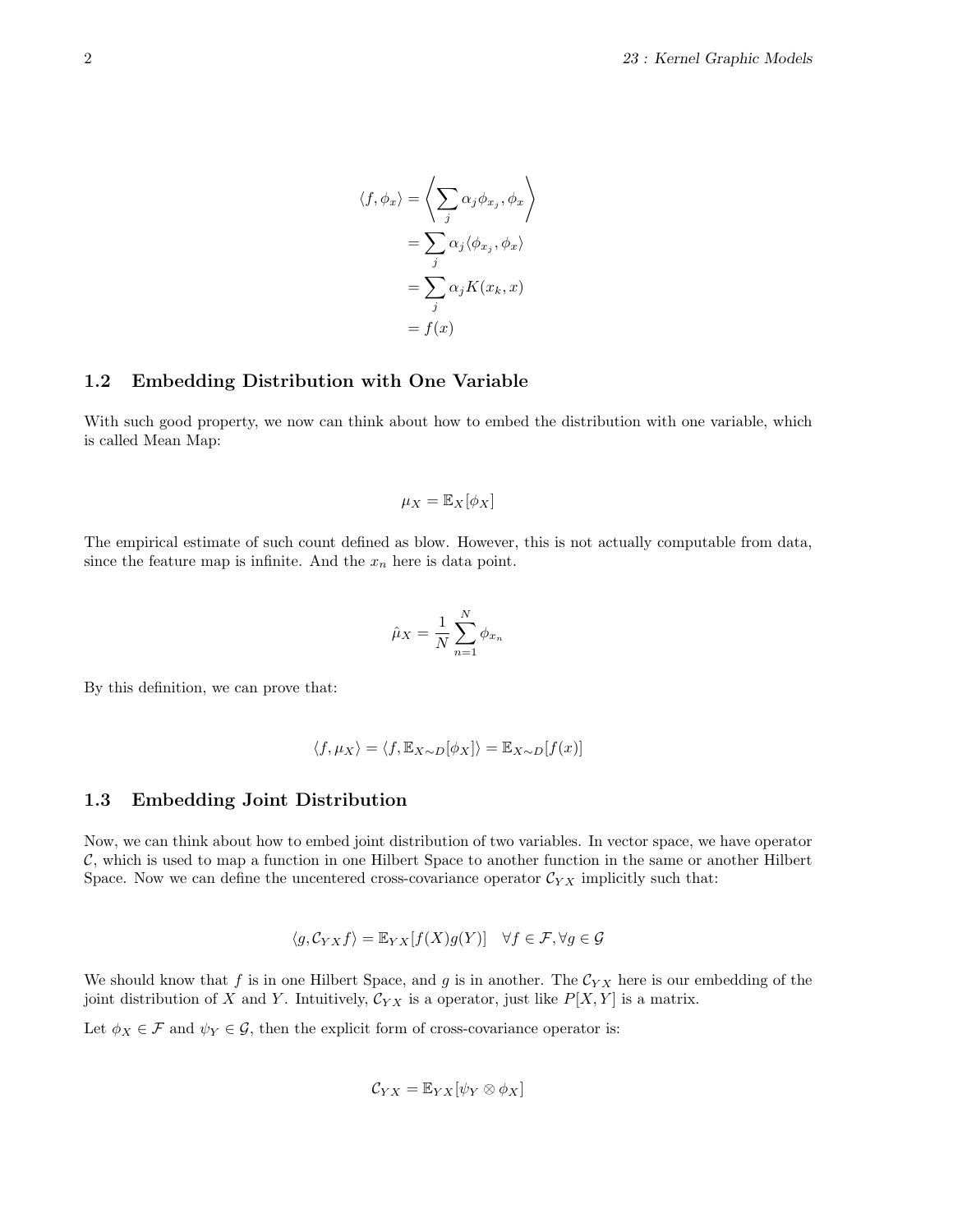It can be proofed:

$$
\langle g, C_{YX} f \rangle = \langle g, \mathbb{E}_{YX} [\psi_Y \otimes \phi_X] f \rangle
$$
  
=  $\mathbb{E}_{YX} [\langle g, [\psi_Y \otimes \phi_X] f \rangle]$   
=  $\mathbb{E}_{YX} [\langle g, \langle \phi_X, f \rangle \psi_Y \rangle]$   
=  $\mathbb{E}_{YX} [\langle g, \psi_Y \rangle \langle \phi_X, f \rangle]$   
=  $\mathbb{E}_{YX} [f(X)g(Y)]$ 

# 1.4 Embedding Conditional Distribution

By the previous definition, we can not define conditional embedding operator:

$$
\mathcal{C}_{Y|X} = \mathcal{C}_{YX}\mathcal{C}_{XX}^{-1}
$$

And it has such property that:

$$
\mathbb{E}_{Y|x}[\phi_Y|x] = \mathcal{C}_{Y|X}\phi_x
$$

# 2 Why We like Hilbert Space Embeddings

The reason we like Hilbert Space is that we can have the same way to deal with operations just like in probabilistic space. We can marginalize and use chain rule in Hilbert Space too.

## 2.1 Sum Rule and Chain Rule

We can have a simple comparison, Sum Rule:

$$
\mathbb{P} = \int_Y \mathbb{P}[X, Y] = \int_Y \mathbb{P}[X|Y]\mathbb{P}[Y] \iff \mu_X = \mathcal{C}_{X|Y}\mu_Y
$$

Chain Rule:

$$
\mathbb{P}[X,Y] = \mathbb{P}[X|Y]\mathbb{P}[Y] = \mathbb{P}[Y|X]\mathbb{P}[Y] \iff \mathcal{C}_{YX} = \mathcal{C}_{Y|X}\mathcal{C}_{XX} = \mathcal{C}_{X|Y}\mathcal{C}_{YY}
$$

We can see from this comparison that these two operations are almost in the same way in both space, which means that we can do the same thing in either way.

# 2.2 Mean Map and Probability Density Function

$$
\mathcal{P}[X] = \mathbb{E}_X[\delta_X] \Longleftrightarrow \mu_X = \mathbb{E}_X[\theta_X]
$$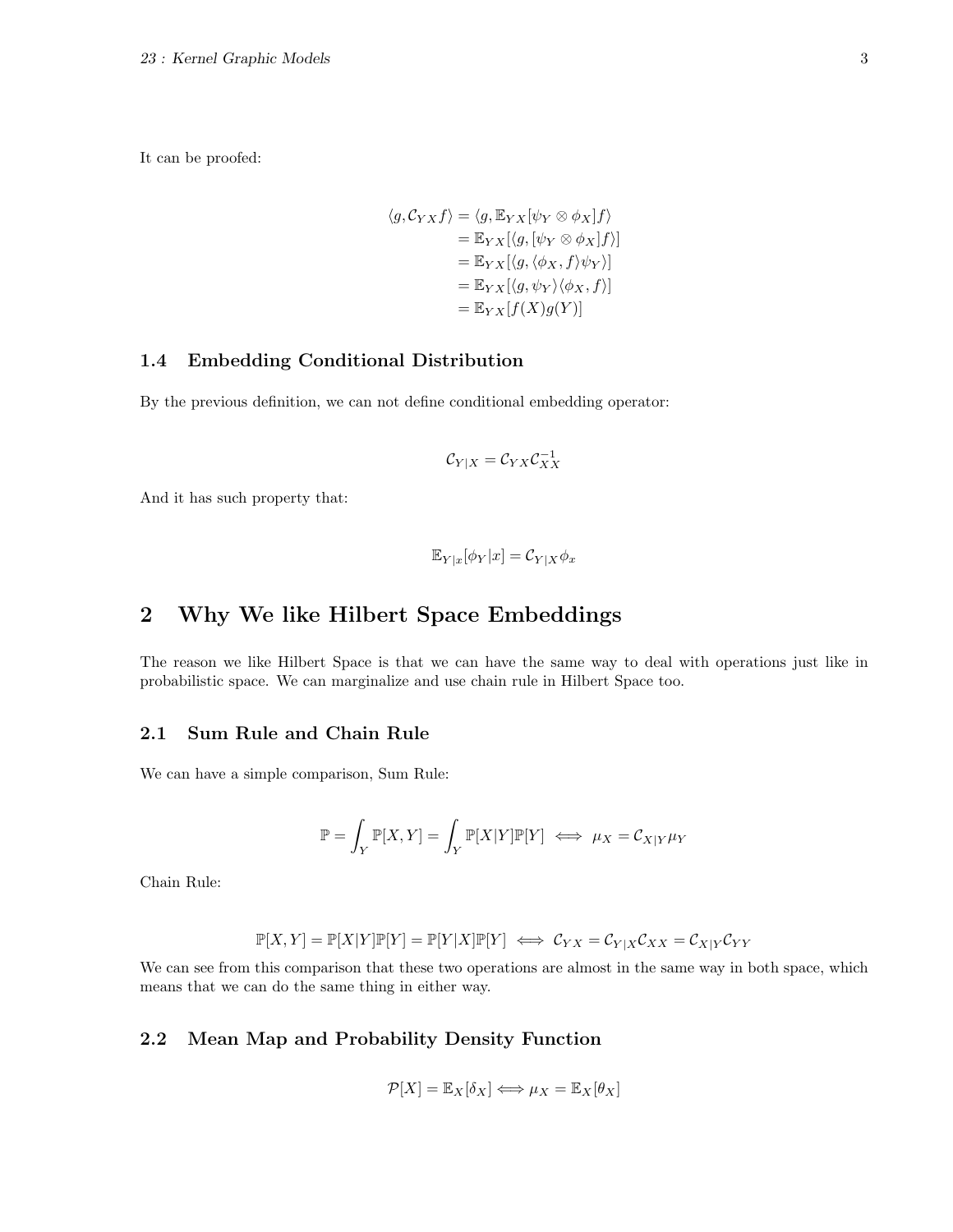# 3 Kernel Graphic Models

As we can embed marginal distribution, joint distribution and conditional distribution in RKHS space, we can use these embeddings to replace the conditional probability tables we used before in graphic model to build the kernel graphic model. We can also perform inference on kernel graphic model with the sum rule and chain rule in RKHS.

### 3.1 Inference on Kernel Graphic Models



Figure 1: A simple graphic model

Consider a simple graphic model shown in Figure 1. If the variables in this model are discrete, we can parameterize the model using probability vector  $\mathcal{P}[A]$  and conditional probability matrix  $\mathcal{P}[B|A]$ ,  $\mathcal{P}[C|B]$ and  $\mathcal{P}[D|C]$ . Then, we can do inference based on these matrix.

For example, if we want to compute  $\mathbb{P}[D = d]$ , we can firstly compute the marginal probability vector  $\mathcal{P}[D]$ by

$$
\mathcal{P}[D] = \mathcal{P}[A]\mathcal{P}[B|A]^T \mathcal{P}[C|B]^T \mathcal{P}[D|C]^T
$$

Then, we can get  $\mathbb{P}[D=d] = \delta_d^T \mathcal{P}[D]$ , where  $\delta_d$  is the evidence vector for d and all elements in  $\delta_d$  is 0 except the element corresponding to d.

Similarly, we can also compute the joint distribution of two variables, such like  $\mathbb{P}[A = a, D = d]$ . To do this, we need to compute the joint distribution matrix  $\mathcal{P}[A, D]$ . However, if we directly use matrix multiplication, A would be integrated out so we can only get  $\mathcal{P}[D]$ . To solve this problem, we convert  $\mathcal{P}[A]$  to a diagonal matrix  $\mathcal{P}[\oslash A]$ . Then,  $\mathcal{P}[A, D]$  could ba calculated using

$$
\mathcal{P}[A, D] = \mathcal{P}[\oslash A] \mathcal{P}[B|A]^T \mathcal{P}[C|B]^T \mathcal{P}[D|C]^T
$$

And we can finnally get  $\mathbb{P}[A = a, D = d] = \delta_a^T \mathcal{P}[A, D] \delta_d$ .

If the variables in this model are continues, we can embed them in RKHS using operators  $\mu_A/C_{AA}$ ,  $C_{BA}$ ,  $\mathcal{C}_{C|B}$  and  $\mathcal{C}_{D|C}$ , which can be viewed as infinite dimensional vector or matrix. Then,  $\mathbb{P}[D = d]$  can be calculated accoding to its mean map  $\mu_D$  by

$$
\mu_D = \mu_A C_{B|A}^T C_{C|B}^T C_{D|C}^T
$$

$$
\mathbb{P}[D = d] \propto \phi_d^T \mu_D
$$

Similarly, we can compute  $\mathbb{P}[A = a, D = d]$  like we did before by computing the cross covariance operator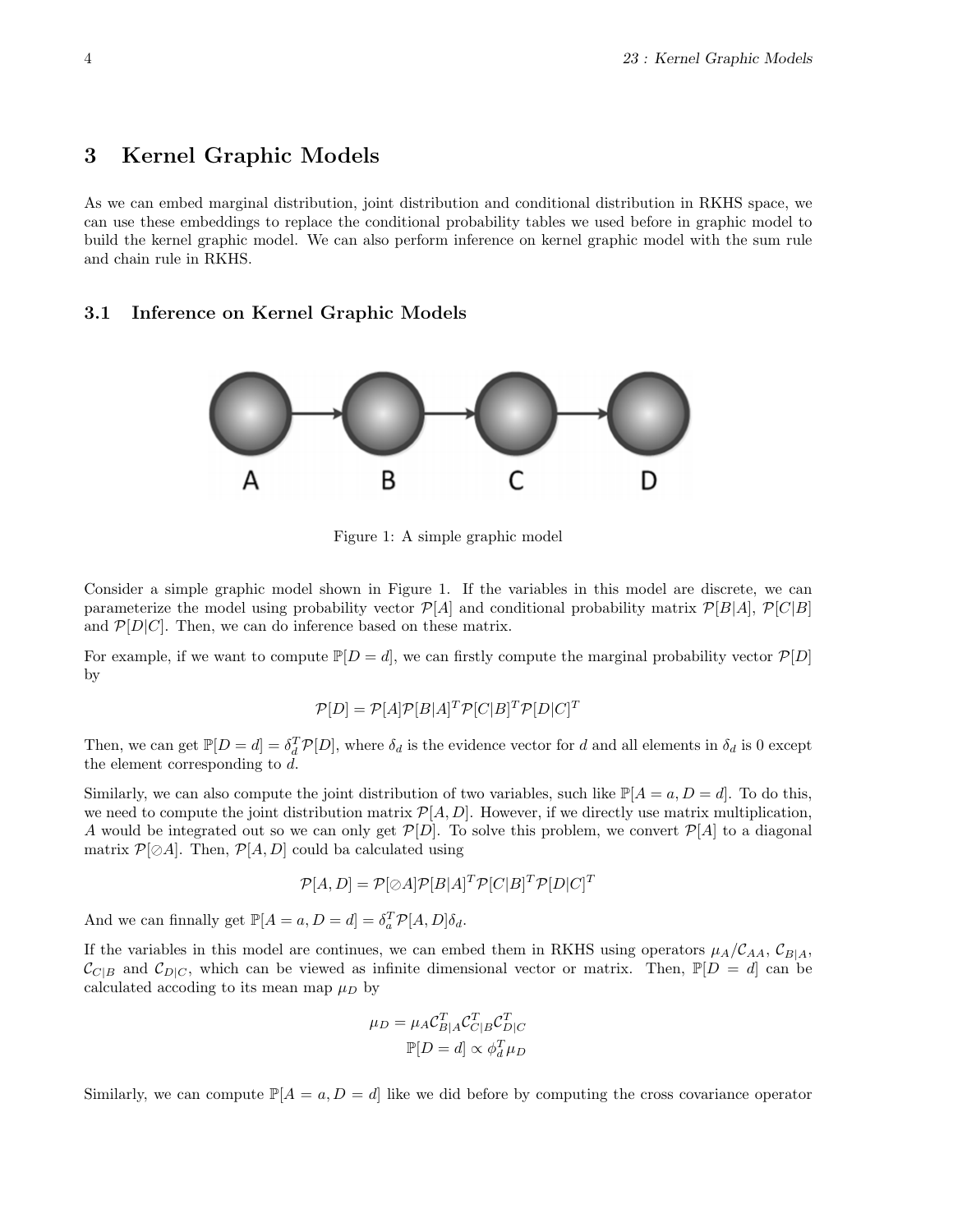$\mathcal{C}_{AD}$  first. In specific, we can use the following equations:

$$
\mathcal{C}_{AD} = \mathcal{C}_{AA} \mathcal{C}_{B|A}^T \mathcal{C}_{C|B}^T \mathcal{C}_{D|C}^T
$$

$$
\mathbb{P}[A = a, D = d] \propto \phi_a^T \mathcal{C}_{AD} \phi_d
$$

These examples show that inference on kernel graphic model is similar to inference on regular graphic model. Therefore, we can apply the inference algorithm on regular graphic model, such like message passing algorithm to kernel graphic model by replacing the sum-product operations with tensor operations.

### 3.2 Relationship with Kernel Density Estimation

Now we have already shown that we can build kernel graphic model and perform inference on it. Here, we would like to discuss what we really get with kernel graphic model and how it help us in complicated problems.

Consider evaluating one random variable X at a particular evidence value  $\bar{x}$ . For a RKHS with RBF kernel, it could be evaluated by

$$
\langle \mu_X, \phi_{\bar{x}} \rangle = \mathbb{E}_X[\langle \phi_X, \phi_{\bar{X}} \rangle] = \mathbb{E}_X[\exp(\frac{-||X - \bar{x}||_2^2}{\sigma^2})]
$$

This is similar to the kernel density estimitor at point  $\bar{x}$ :

$$
\mathbb{P}[X=\bar{x}]\propto \mathbb{E}[\exp(\frac{-||X-\bar{x}||_2^2}{\sigma^2})]
$$

So evaluating the mean map at a point could be viewed as an unnormalized kernel density estimate. Yet, kernel density estimate doesn't work well in high dimensional space. For example, in an  $\mathcal O$  dimensional space, kernel density estimation with RBF kernel is

$$
\mathbb{P}[X_{1:\mathcal{O}} = \bar{x}_{1:\mathcal{O}}] \propto \mathbb{E}[\prod_{o=1}^{\mathcal{O}} \exp(\frac{-||X_o - \bar{x}_o||_2^2}{\sigma^2})]
$$

This is similar to evaluating a huge covariance operator. Thus, it would suffer from curse of dimensionality and could get inaccurate result.

Fortunately, we could solve this problem using kernel graphic model by taking advantages of the conditional independencies embedded in the graph. In specific, we could factorize the huge covariance operator into several smaller covariance operators or conditional embedding operators according to the graph, so that we can estimate them more efficiently.

# 4 Learning with Kernel Trick

In this section, we will describe how to learn a kernel graphic model, and how to deal with the infinite dimension problem in the learning procedure. Note that learning for a fully observed graphic model on discrete variables is easy: we just need to count the number of different configurations and fill the conditional distribution table. However, conditional embedding operators could be viewed as infinite dimensional tables, so they cannot be learned directly. To solve this problem, we need to use the kernel trick. More details are shown below.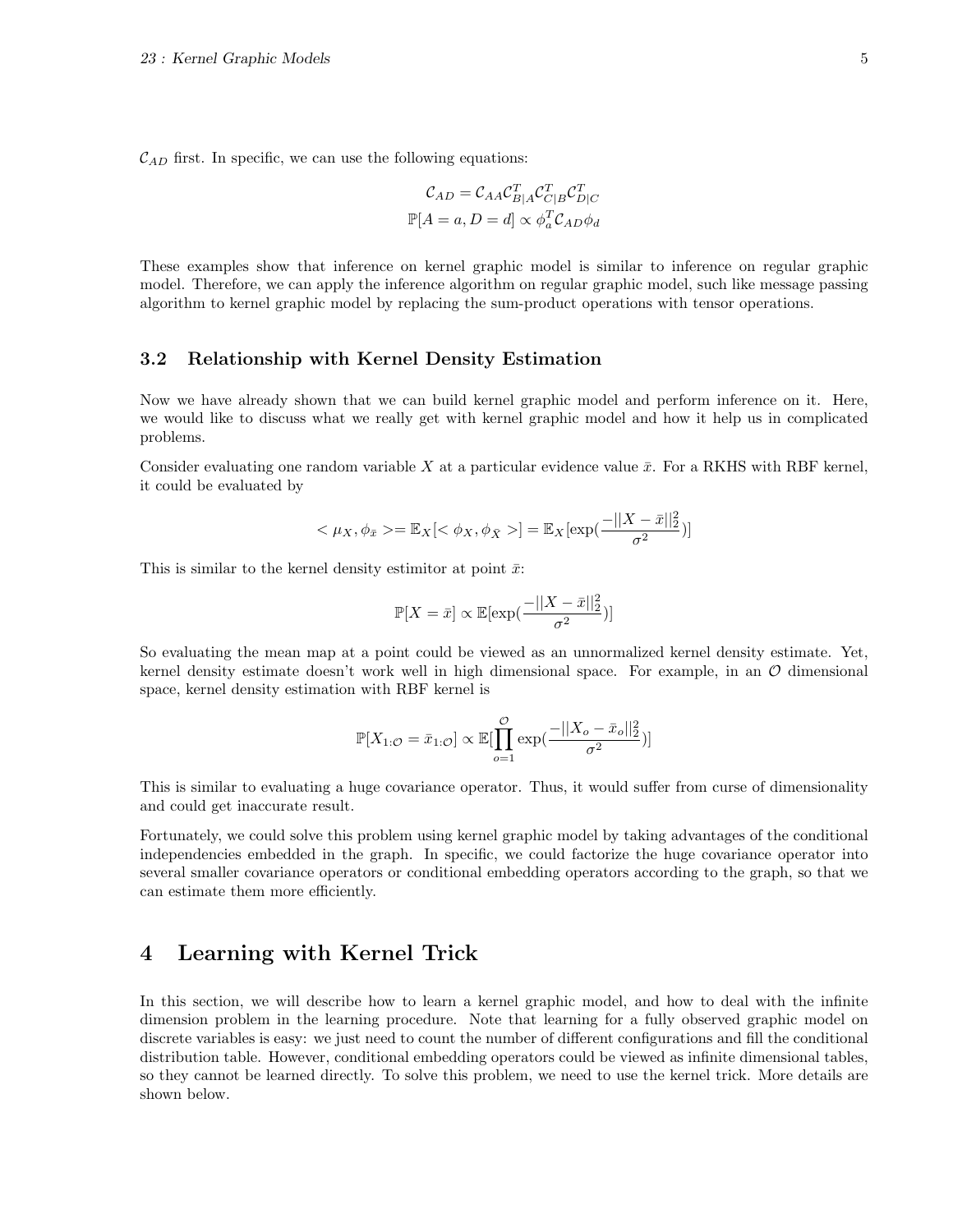

Figure 2: A simpler graphic model

## 4.1 Learning on Kernel Graphic Models

Consider a simple graphic model shown in Figure 2. To learn this model, we need to estimate operators  $\mathcal{C}_{AA}, \mathcal{C}_{B|A}$  and  $\mathcal{C}_{C|B}$ .

To estimate an auto covariance operator like  $\mathcal{C}_{XX}$ , since  $\mathcal{C}_{XX} = \mathbb{E}_X[\phi_X \otimes \phi_X]$ , we can estimate it empirically using  $\hat{\mathcal{C}}_{XX} = \frac{1}{N} \sum_{n=1}^N \phi_X \otimes \phi_X = \frac{1}{N} \Phi_X \otimes \Phi_X^T$ , where  $\Phi_X = [\phi_{x_1}, \phi_{x_2}, ..., \phi_{x_n}]$  is a matrix with N columns and infinite rows.

To estimate an conditional embedding operator like  $\mathcal{C}_{Y|X}$ , we can firstly estimate  $\mathcal{C}_{XX}$  and  $\mathcal{C}_{YX}$ , then use the equation  $\mathcal{C}_{Y|X} = \mathcal{C}_{YX} \mathcal{C}_{XX}^{-1}$ . We have already shown how to estimate  $\mathcal{C}_{XX}$ . For  $\mathcal{C}_{YX}$ , since we kown that  $\mathcal{C}_{YX} = \mathbb{E}_X[\phi_Y \otimes \phi_X]$ , an empirical estimitor would be  $\hat{\mathcal{C}}_{YX} = \frac{1}{N} \sum_{n=1}^N \phi_Y \otimes \phi_X = \frac{1}{N} \Phi_Y \otimes \Phi_X^T$ . Then, we can get that  $\hat{\mathcal{C}}_{Y|X} = \frac{1}{N} \Phi_X \otimes \Phi_X^T (\frac{1}{N} \Phi_Y \otimes \Phi_X^T + \lambda I)^{-1}$ . Note that we add a regularizer term here to make the matrix invertible.

Finally, we can estimate  $\mathcal{C}_{AA}$ ,  $\mathcal{C}_{B|A}$ ,  $\mathcal{C}_{C|B}$  as follows:

$$
\hat{\mathcal{C}}_{AA} = \frac{1}{N} \Phi_A \otimes \Phi_A^T
$$

$$
\hat{\mathcal{C}}_{B|A} = \Phi_B (\Phi_A^T \Phi_A + \lambda NI)^{-1} \Phi_A^T
$$

$$
\hat{\mathcal{C}}_{C|B} = \Phi_C (\Phi_B^T \Phi_B + \lambda NI)^{-1} \Phi_B^T
$$

Note that  $\Phi_X$  is a matrix with infinite rows, and  $\hat{C}_{Y|X}$  is a matrix with infinite columns and rows. Therefore, these equations cannot be directly used for calculation, and we need to use kernel trick to solve this problem.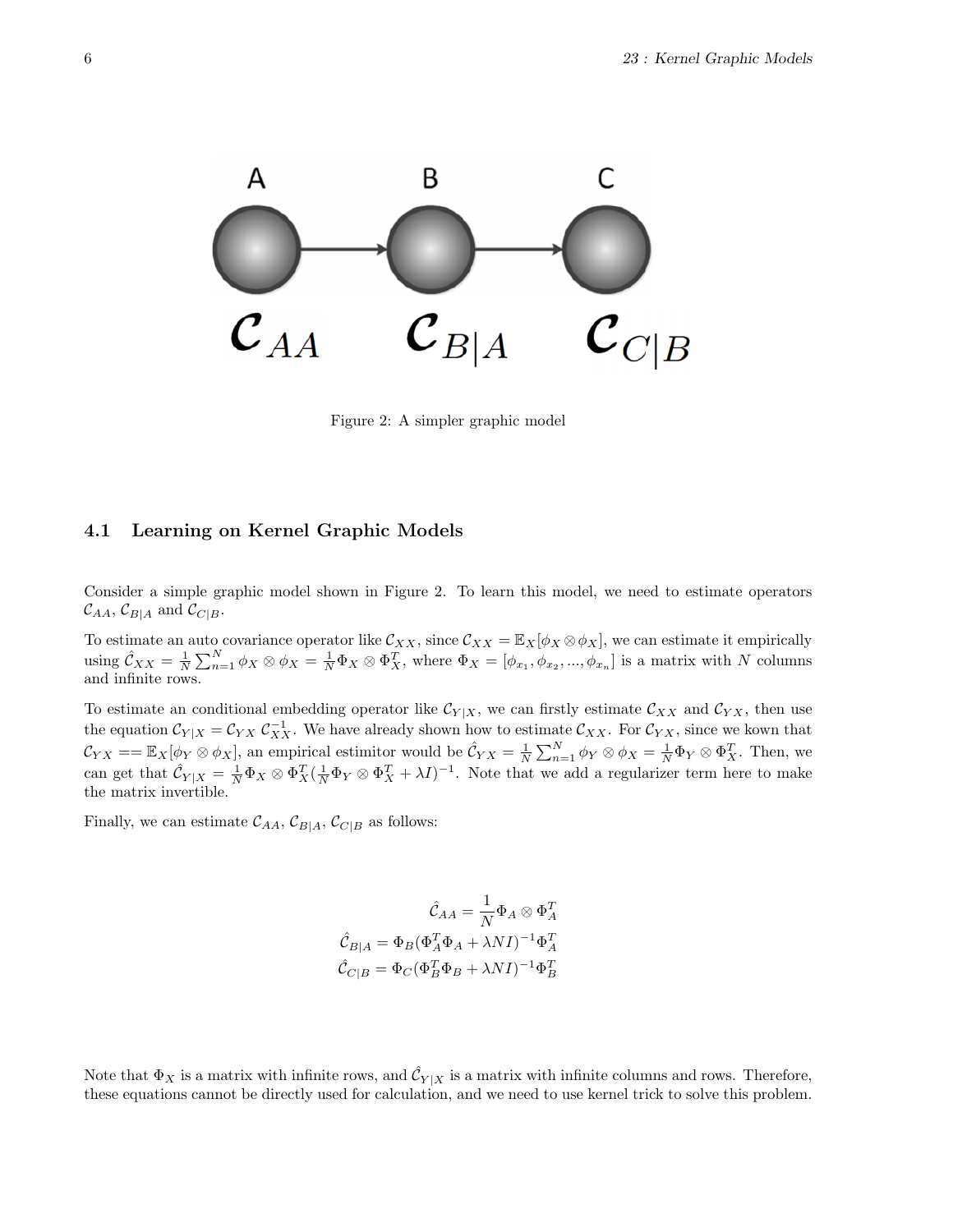## 4.2 Why Kernel Trick Works

In the previous equations, we need to use the infinite dimensional matrix  $\Phi_X$  in two ways: to calculate  $\Phi_X^T \Phi_X$  and to calculate  $\Phi_X \Phi_X^T$ . It can be shown that  $\Phi_X^T \Phi_X = K_{XX}$ , where

$$
k_{XX} = \left( \begin{array}{ccc} < \phi_{x_1}, \phi_{x_1} > & \dots < \phi_{x_1}, \phi_{x_N} > \\ \dots & & \dots & & \dots \\ < \phi_{x_N}, \phi_{x_1} > & \dots < \phi_{x_N}, \phi_{x_N} > \end{array} \right)
$$

So that  $\Phi_X^T \Phi_X$  is a finite matrix. For  $\Phi_X \Phi_X^T$ , it is an infinite dimensional matrix. However, since  $\Phi_X$  only have finite columns, the rank of  $\Phi_X \Phi_X^T$  is finite, so that we can deal with it using kernel in the inference step, and do not need to write it out explicitly.

### 4.3 Using Kernel Trick

Kernel trick tell us that although  $C_{AA}$ ,  $C_{B|A}$ ,  $C_{C|B}$  can not be explicitly written out, we can calculate their inner product in the inference step. For example, if we want to calculate  $\mathcal{C}_{AC}$ , we can use

$$
\hat{\mathcal{C}}_{AC} = \hat{\mathcal{C}}_{AA} \hat{\mathcal{C}}_{B|A}^T \hat{\mathcal{C}}_{C|B}^T
$$
\n
$$
= \frac{1}{N} \Phi_A \Phi_A^T \Phi_A (\Phi_A^T \Phi_A + \lambda NI)^{-1} \phi_B^T \phi_B (\phi_B^T \phi_B + \lambda NI)^{-1} \Phi_C^T
$$
\n
$$
= \frac{1}{N} \Phi_A K_{AA} (K_{AA} + \lambda NI)^{-1} K_{BB} (K_{BB} + \lambda NI)^{-1} \Phi_C^T
$$

Then, to evaluate its value for  $A = a$  and  $C = c$ , we can use

$$
\phi_a^T \hat{C}_{AC} \phi_c = \frac{1}{N} \phi_a \Phi_A K_{AA} (K_{AA} + \lambda NI)^{-1} K_{BB} (K_{BB} + \lambda NI)^{-1} \Phi_C^T \phi_c
$$
  
= 
$$
\frac{1}{N} K_{AA} (1:N, a) K_{AA} (K_{AA} + \lambda NI)^{-1} K_{BB} (K_{BB} + \lambda NI)^{-1} K_{CC} (1:N, c)
$$

where

$$
K_{XX}(1:N,x) = \left(\begin{array}{c} K(x_1,x) \\ \dots \\ K(x_N,x) \end{array}\right)
$$

It can be seen that all  $\Phi$  and C disappear in this final equation. So that  $\phi_a^T\hat{\mathcal{C}}_{AC}\phi_c$  can be evaluated from the data.

# References

- [1] Alex Smola et al. "A Hilbert space embedding for distributions". In: Algorithmic Learning Theory. Springer. 2007, pp. 13–31.
- [2] Le Song, Arthur Gretton, and Carlos Guestrin. "Nonparametric tree graphical models". In: International Conference on Artificial Intelligence and Statistics. 2010, pp. 765–772.